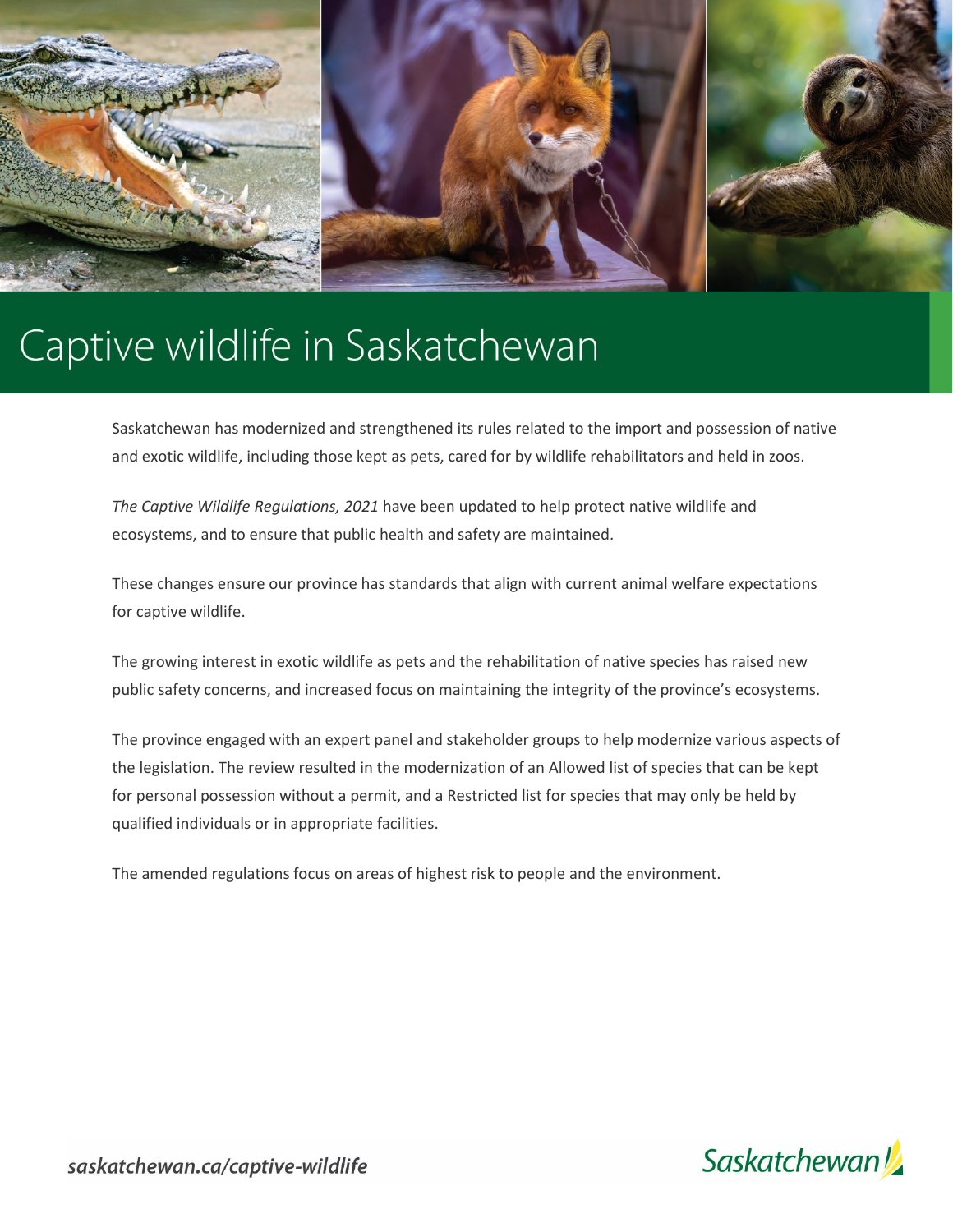People with wildlife species listed on the Restricted list needed to notify the ministry by November 30, 2021. These species fall into one of two categories:

**Division 1 species.** These animals have never been legal pets in Saskatchewan or are considered overtly dangerous. They may not be held for personal possession.

**Division 2 species.** These animals are currently pets, and may be kept for the remaining life of the animal - if the ministry was notified of their presence by November 30, 2021.

Pets such as domestic dogs, cats and agricultural animals are not regulated as wildlife. Owners of these animals will see no change.

Also included in the regulations are stricter requirements for native wildlife rehabilitation, zoos, the import and export of live wildlife and general improvements that align with other provincial legislation and regulations.

Information, species listings and notification procedures on the province's new Captive Wildlife Regulations, is available online at saskatchewan.ca/captive-wildlife.

# Risk criteria and species considerations Info

The captive wildlife expert panel developed and used the following risk criteria and considerations to evaluate the appropriateness of species of wildlife to be kept in captivity. It includes the following factors:



Poses a risk to public health and/or safety



Significant risk of establishment as an invasive species in Saskatchewan



Poses a disease risk to domestic animals and wildlife



Species is of conservation concern in Saskatchewan, Canada or its country of origin



Risk of **improper care** as the species requires specialized care and management



Insufficient information available for the panel to make a determination

Native Saskatchewan species taken from the wild

**Other factors include:** 



Lengthy history of a stable captive bred source of animals



If the species is a well-established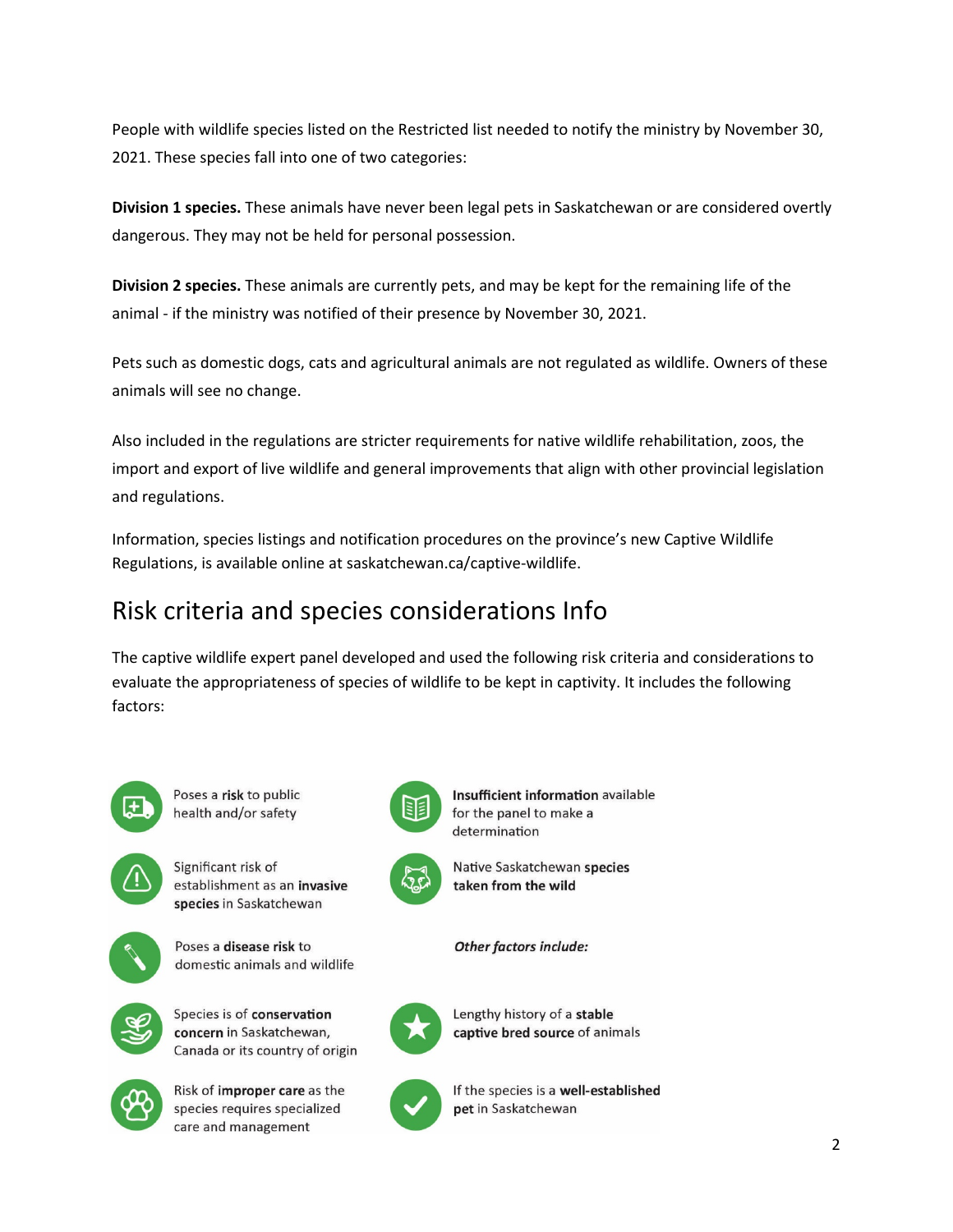The review of hundreds of species resulted in the modernization of an Allowed list of species that can be held for personal possession without permitting requirements and a Restricted list for species that may only be held by qualified individuals or facilities appropriate for the species.

# Frequently asked questions

# **Q: What is considered wildlife?**

A: Wildlife means native and exotic vertebrate species, excluding fish.

The ministry does not regulate domesticated animals such as dogs, cats, cattle, horses, pigs, chickens, etc.

Invertebrates, such as insects and spiders (tarantulas), are not included in the definition of wildlife and are not covered by these regulations.

# **Q: What should someone do if they need to remove a Restricted species.**

A: Options to remove include relocating animals out of the province using an export permit or transferring animals to a licensed facility.

# **Q: What is the penalty for illegal possession and import/export of restricted wildlife?**

A: The fine for illegal possession of an animal of a restricted species is \$1,000. The fine for illegal import or export of a restricted species is \$400.

# **Q: What is the role of government in regulating wildlife in captivity?**

A: Under *The Wildlife Act,* government has the responsibility to regulate the import and captivity of wildlife to address concerns about safety, disease, illegal importation of rare species and impacts on Saskatchewan's native biodiversity.

#### **Q: Are hybrids allowed? (e.g. wolf/dog crosses, serval/domestic cat crosses, zebra/donkey crosses)**

A: Hybrid animals (wild species crossed with a domestic animal) that have an ancestor, within and including four generations of a wild species, are restricted (i.e. F1-F4).

Hybrids that are at least five generations from wild stock (F5, F6, F7, etc.) are not regulated as wildlife and do not require a provincial licence to import or hold in Saskatchewan. Examples of hybrids include Bengal, Savannah, Chaussie Cat, Safari Cat, and wolf/dog crosses. It is recommended that documentation on the proof of ancestry be maintained and available to wildlife officials should they request to see it.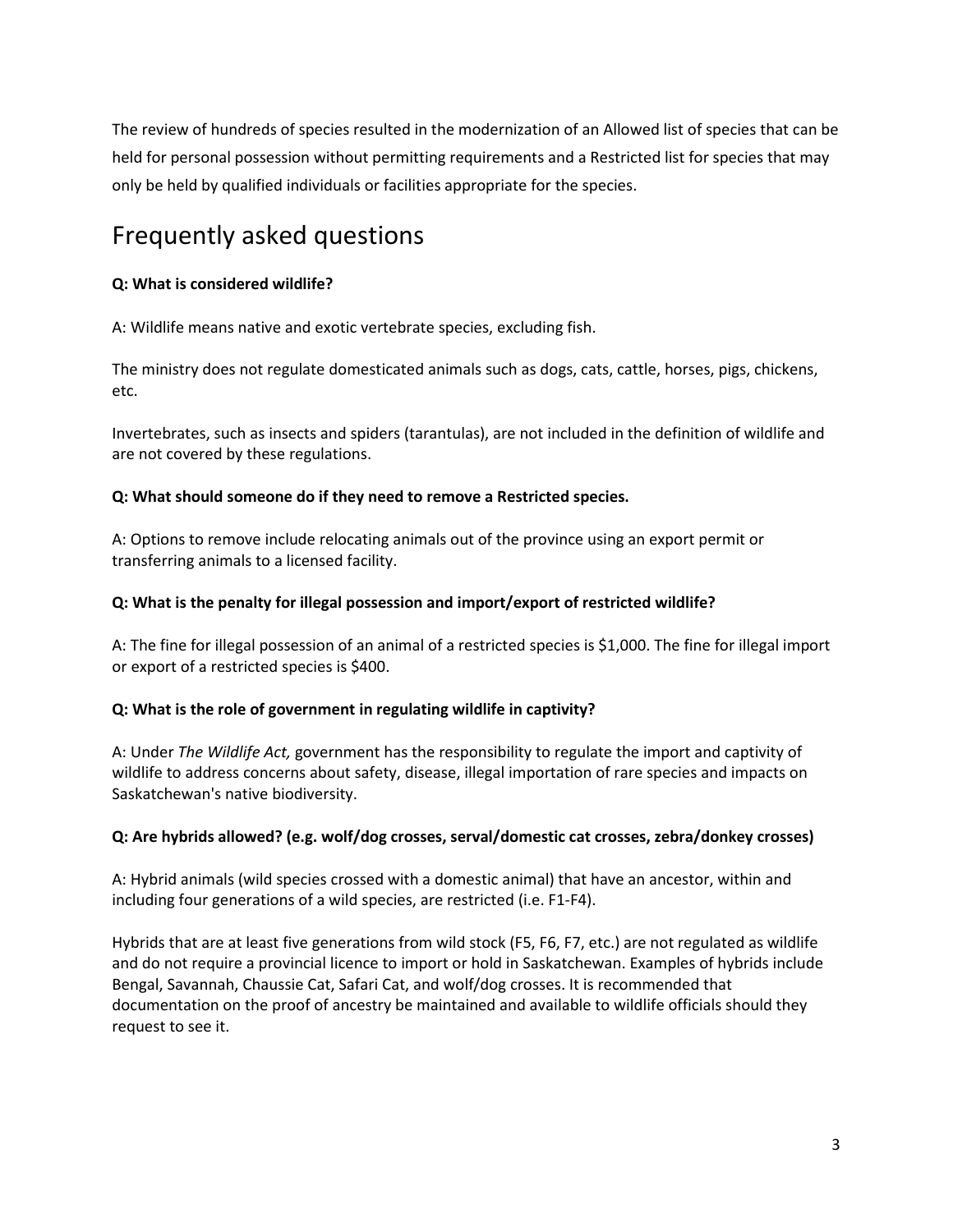#### **Q: Why are only some exotic wildlife species suitable for personal possession?**

A: The negative impacts of exotic animals introduced as pets and escaped from homes has been documented in multiple jurisdictions across all continents.

These exotic animals often survive the new climate conditions and severely impact native species and the local economy.

Knowledge on the requirements of exotic animals has evolved over time that illustrates that animals require more than food, water and a small sterile living space to achieve good welfare.

# **Q: What happens if I don't want to or cannot keep my Division 2 species?**

A: Division 2 species cannot be sold to other individuals within the province, but can be sold and exported to a person outside of the province. The animal may also be transferred to a family member within the province, however notification to the ministry of the change in ownership and location (address) of animal is required.

#### **Q: What happens if I possess a Division 2 species that may outlive me?**

If the owner of Division 2 species passes away before the animal, the ministry will allow the animal to be transferred to a listed beneficiary, if the ministry has previously been notified.

# **Q: Can the public request to have an exotic species reviewed that they would like to possess in the future?**

A: The Ministry of Environment will first review unlisted species that have been declared and submitted for review in late 2021, or early 2022.

The ministry is not accepting requests to add new species to the Allowed list at this time, but will establish a submission process once the review of declared species is complete to determine if additional amendments should be made to the allowed list.

#### **Q: What if the animal is not on the Allowed list?**

A: Only animals on the Allowed list and/or were declared to the ministry by November 30th are allowed in the province after November 30th. Only species on the Allowed list may be imported into the province as pets.

#### **Q: I notified the ministry of my unlisted species. What happens next?**

A: The ministry will review all of the unlisted species that were declared to determine their suitability for inclusion on the Allowed list.

#### **Q: What laws apply to the ownership of wildlife as pets?**

A: In addition to *The Captive Wildlife Regulations*, *2021*, federal authorities such as the Canadian Wildlife Service issue CITES permits (Convention on International Trade in Endangered Species of Fauna and Flora) if importing species of conservation concern into Canada and the Canadian Food Inspection Agency (CFIA) maintains restrictions on importing wildlife that pose risks to human or non-human health concerns.